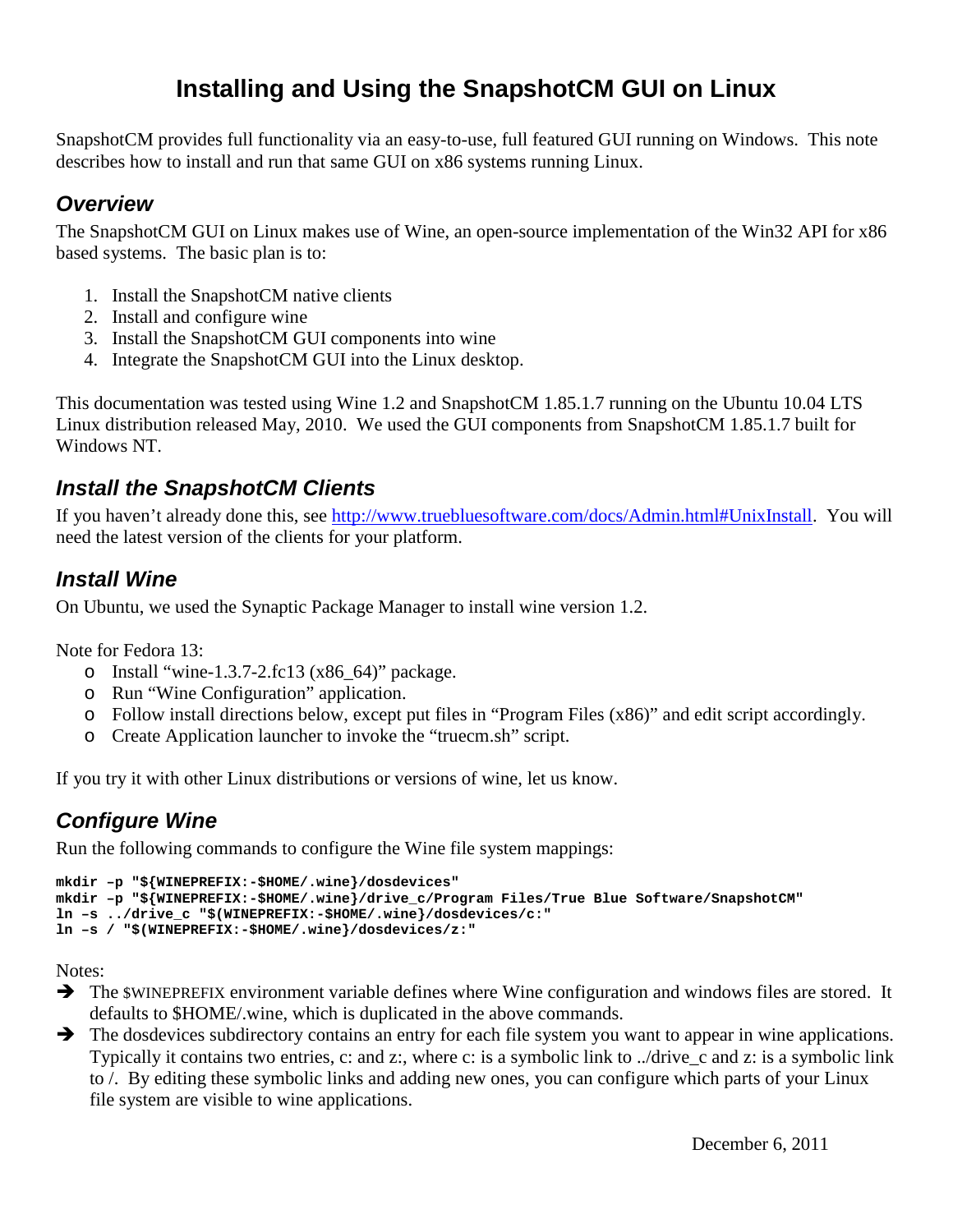# **Installing and Using the SnapshotCM GUI on Linux**

 $\rightarrow$  The drive c directory hierarchy will be populated with additional windows files once you start a windows program using wine. This is the directory hierarchy into which to install the SnapshotCM GUI components.

### **Install the SnapshotCM GUI into Wine**

1. Download and unpack the http://www.truebluesoftware.com/eval/SnapshotCM.1.85.1.7.wine.tar.gz package into the \$WINEPREFIX/drive\_c/Program Files/True Blue Software/SnapshotCM directory:

```
mkdir –p "${WINEPREFIX:-$HOME/.wine}/drive_c/Program Files/True Blue Software/SnapshotCM" 
cd "${WINEPREFIX:-$HOME/.wine}/drive_c/Program Files/True Blue Software/SnapshotCM" 
gunzip <SnapshotCM.1.85.1.7.wine.tar.gz | tar xvf –
```
which should install the following files from the Windows NT version of SnapshotCM:

cmclient.dll cmdbcl.dll libcm.dll libgui.dll NSViews.dll mfc42.dll truecm.exe

plus a copy of the "truecm.sh" script to start the SnapshotCM GUI using wine.

2. Run the truecm.sh script. It should start the GUI after a few seconds. If there are errors, check the WINE.out file.

Script notes (check here if you experience problems):

- The truecm.sh script contains commands to start the SnapshotCM GUI using wine. If you didn't install into the default wine location, you will need to edit the DIR variable in the script to set the correct path to the truecm.exe file. You may also need to set the script mode to 755.
- $\rightarrow$  The SNAPSHOTCM\_WMAP environment variable tells the GUI to use the standard Linux location to find the workspace mappings file.
	- o Note that non-Windows builds of SnapshotCM ignore any Windows drive prefix in the workspace path. This way, paths written by the GUI (which will contain a drive prefix) will not confuse the native programs.
	- o In a similar way, if all unix workspaces are sym linked into the drive\_c hierarchy such that the full path name is unchanged, then the GUI will understand existing workspaces without a drive prefix. Example: For workspaces under /work, run "ln –s /work drive\_c/work".
	- o New in 1.85.2+ GUI versions (not in the described 1.85.1.7 bits): If a workspace location does not have a drive prefix, is not a network path (starting with "//"), and is not accessible to the GUI run-time as is (that is, it is not accessible through drive\_c), it is prefixed with "z:" (which we assume is linked to "/"). This way, your Linux mappings should work directly without change.
- $\rightarrow$  The SNAPSHOTCM\_DISABLE\_ADS environment variable tells the GUI to use the non-ADS location for workspace cache files, so the native CLI and GUI will share cache files.

### **Integrate the SnapshotCM GUI into the Desktop**

We suggest that you add a menu to invoke the truecm.sh script. Typically, you will find an Edit Menus link or a Create Launcher link or something of that ilk by right-clicking the desktop or the system menus.